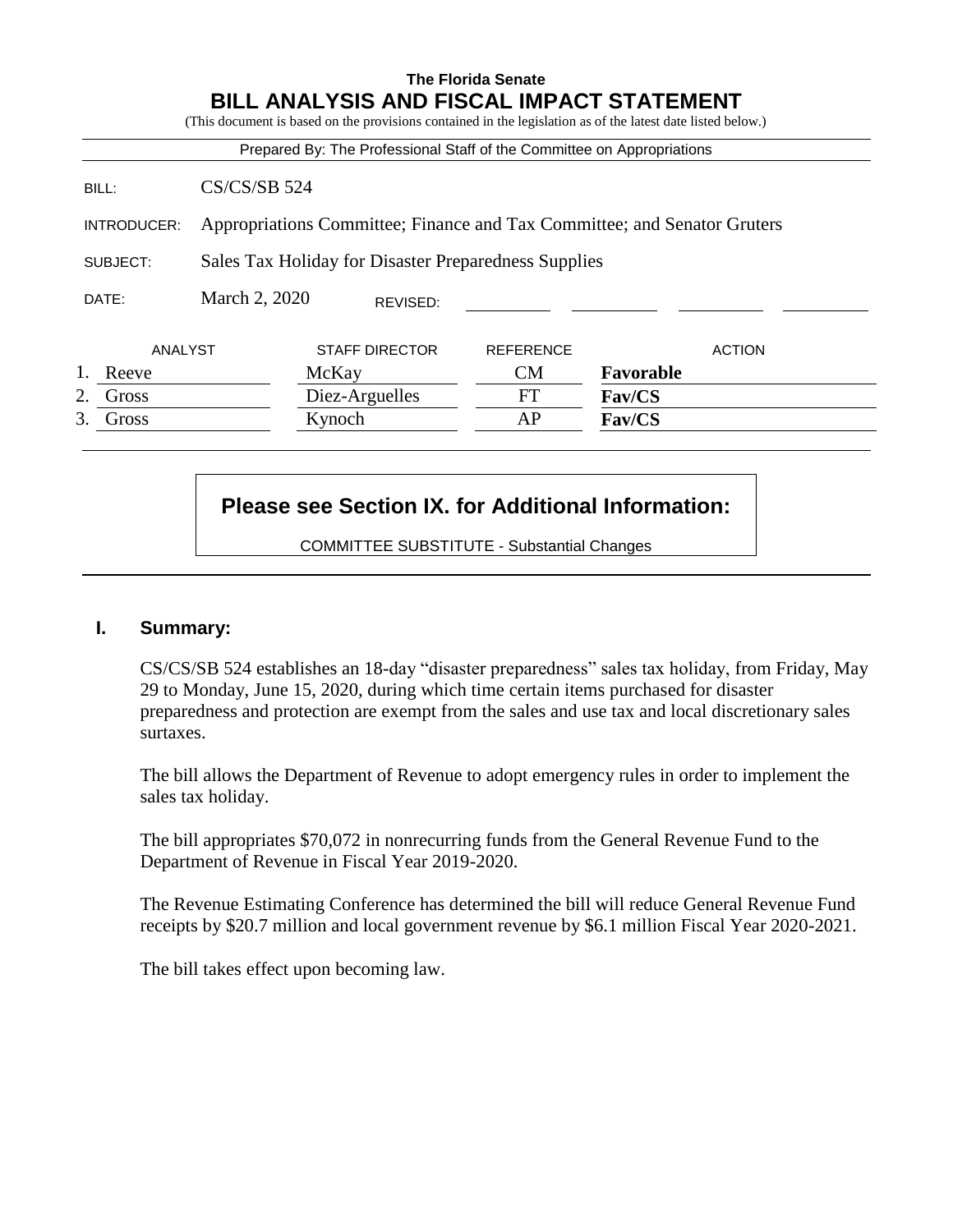## **II. Present Situation:**

## **Florida Sales Tax**

Florida levies a 6 percent sales and use tax on the sale or rental of most tangible personal property,<sup>1</sup> admissions,<sup>2</sup> transient rentals,<sup>3</sup> and a limited number of services. Chapter 212, F.S., contains provisions authorizing the levy and collection of Florida's sales and use tax, as well as the exemptions and credits applicable to certain items or uses under specified circumstances. Sales tax is added to the price of the taxable good or service and collected from the purchaser at the time of sale. $4$ 

In addition to the state tax, section 212.055, F.S., authorizes counties to impose nine local discretionary sales surtaxes. A surtax applies to "all transactions occurring in the county which transactions are subject to the state tax imposed on sales, use, services, rentals, admissions, and other transactions by [ch. 212, F.S.], and communications services as defined in ch. 202."<sup>5</sup> The discretionary sales surtax is based on the tax rate imposed by the county where the taxable goods or services are sold or delivered. Discretionary sales surtax rates currently levied vary by county in a range of  $0.5$  to  $2.5$  percent.<sup>6</sup>

## *"Disaster Preparedness" Sales Tax Holidays*

Florida has enacted a "disaster preparedness" sales tax holiday six times since 2006, exempting specified items in preparation for the Atlantic hurricane season that officially begins June 1 of each year. The types and values of exempted items have varied, and the length of the exemption periods has varied from 3 to 12 days.<sup>7</sup>

The Florida Division of Emergency Management recommends having a disaster supply kit with items such as a battery operated radio, flashlight, batteries, and first-aid kit to last for a minimum of 7 days. $8^{\circ}$ 

## **The Florida Building Code**

In 2000, the Legislature authorized the implementation of the Florida Building Code, and the first edition replaced all local codes on March 1, 2002. There have been six editions to date.<sup>9</sup>

Section 1609.1.2 of the Florida Building Code,  $6<sup>th</sup>$  Edition (2017) Building, (FBC) requires glazed openings in buildings located within a wind-borne region to be impact resistant or

 $\overline{a}$ 

<sup>&</sup>lt;sup>1</sup> Section 212.05(1)(a)1.a, F.S.

<sup>2</sup> Section 212.04(b), F.S.

<sup>3</sup> Section 212.03(1)(a), F.S.

<sup>4</sup> *See* s. 212.07(2), F.S., s. 212.06(3)(a), F.S.

<sup>5</sup> Section 212.054(2)(a), F.S.

<sup>6</sup> Office of Economic and Demographic Research, *Florida Tax Handbook*, 16 (2019), *available at*

<http://edr.state.fl.us/Content/revenues/reports/tax-handbook/taxhandbook2019.pdf> (last visited Nov. 8, 2019) at 225-226. 7 *Id.* at 160.

<sup>8</sup> Florida Division of Emergency Management, *Plan & Prepare: Disaster Supply Kit*, *available at* <https://www.floridadisaster.org/planprepare/disaster-supply-kit/> (last visited Jan. 6, 2020).

<sup>9</sup> 2017 Florida Building Code – Building, Sixth Edition (July 2017) *available at* <https://codes.iccsafe.org/content/FBC2017> (last visited Feb. 13, 2020).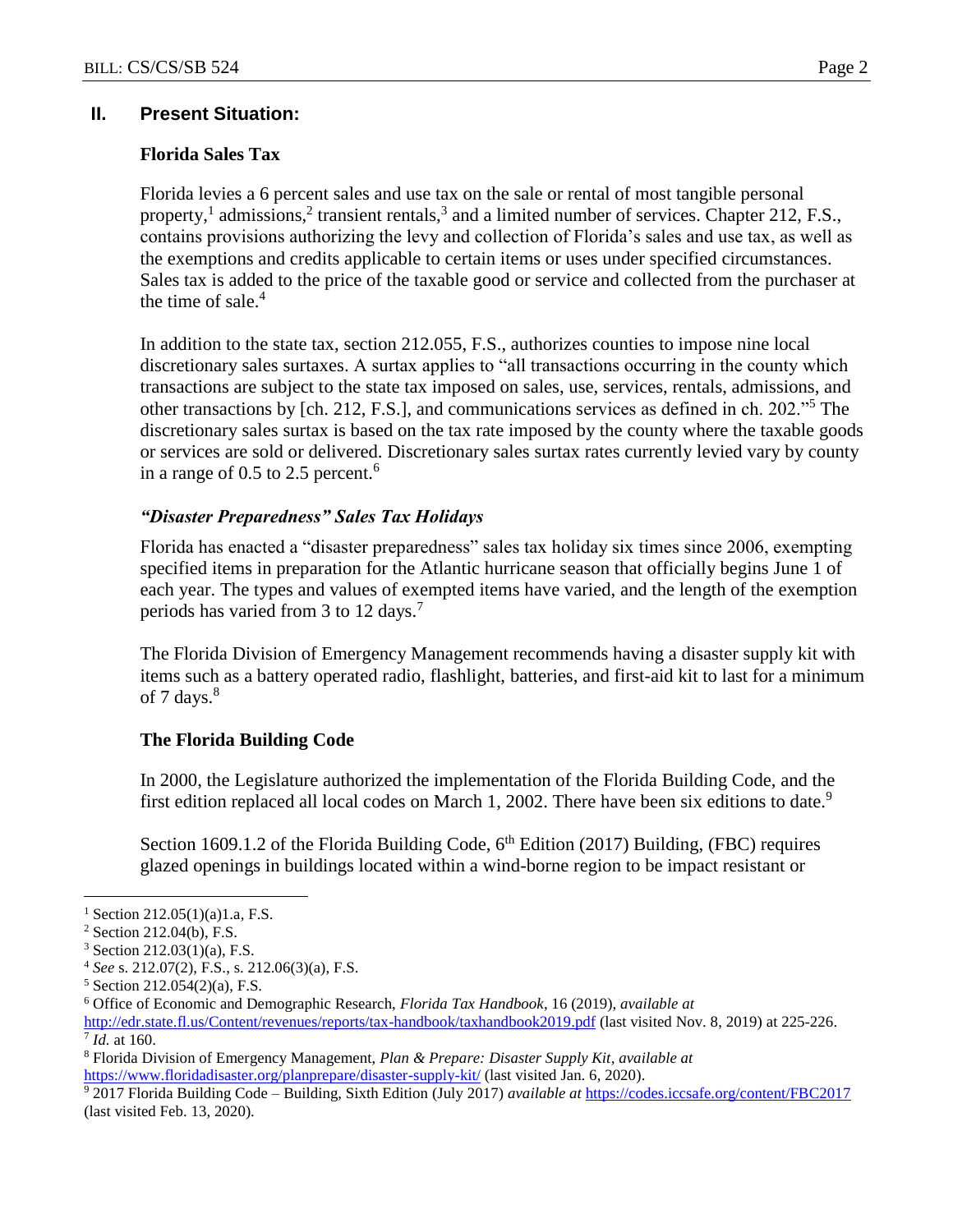protected by an impact-resistant covering. The FBC requires that an impact-resistant glazed opening or garage door meet an approved impact-resistant standard, such as:

- ANSI/DASMA 115 (for garage doors and rolling doors).
- TAS 201, 202 and 203.
- AAMA 506.
- ASTM E1996.
- ASTM E1886.

These standards are methods for testing the structural stability and design of the window or door to ensure protection during periods of high wind.

## **III. Effect of Proposed Changes:**

The bill establishes an 18-day period, from Friday, May 29 to Monday, June 15, 2020, during which the following items are exempt from the state sales tax and local discretionary sales surtaxes:

- Portable self-powered light sources selling for \$20 or less;
- Portable self-powered radios, two-way radios, or weather-band radios selling for \$50 or less;
- Tarpaulins or other flexible waterproof sheeting selling for \$50 or less;
- Any items normally sold as, or generally advertised as, ground anchor systems or tie-down kits selling for \$50 or less;
- Gas or diesel fuel tanks selling for \$25 or less;
- Packages of AA-cell, AAA-cell, C-cell, D-cell, 6-volt, or 9-volt batteries, excluding automobile and boat batteries, selling for \$30 or less;
- Nonelectric food storage coolers selling for \$30 or less;
- Portable generators used to provide light or communications or preserve food selling for \$750 or less;
- Reusable ice selling for \$10 or less;

 $\overline{a}$ 

- Impact-resistant windows, when sold in units of 20 or fewer; and
- Impact-resistant doors and impact-resistant garage doors, when sold in units of 10 or fewer.

The exemptions for impact-resistant windows, doors, and garage doors apply to purchases made by an owner of residential real property where the impact-resistant windows or doors will be installed. The bill defines "impact-resistant" to mean that the window, door, or garage door complies with the standards for protection of openings and for wind-borne debris protection in the Florida Building Code,  $6<sup>th</sup>$  Edition (2017) Residential, or in the Florida Building Code,  $6<sup>th</sup>$ Edition (2017) Building. The purchaser must furnish to the selling dealer an affidavit stating that the items are to be used on residential property owned by the purchaser. The affidavit must include the name of the owner and the address of the residential property where the items will be installed. If a person furnishes a false affidavit to evade payment of the sales tax, the purchaser is subject to repayment of the tax, a mandatory penalty of 200 percent of the tax, and be subject to a fine and punishment as provided by law for a conviction of a felony of the third degree.<sup>10</sup>

<sup>&</sup>lt;sup>10</sup> Section 212.085, F.S. The fine and punishment for a conviction of a felony of the third degree is found in ss. 755.082, F.S., 775.083, F.S., and 775.084, F.S.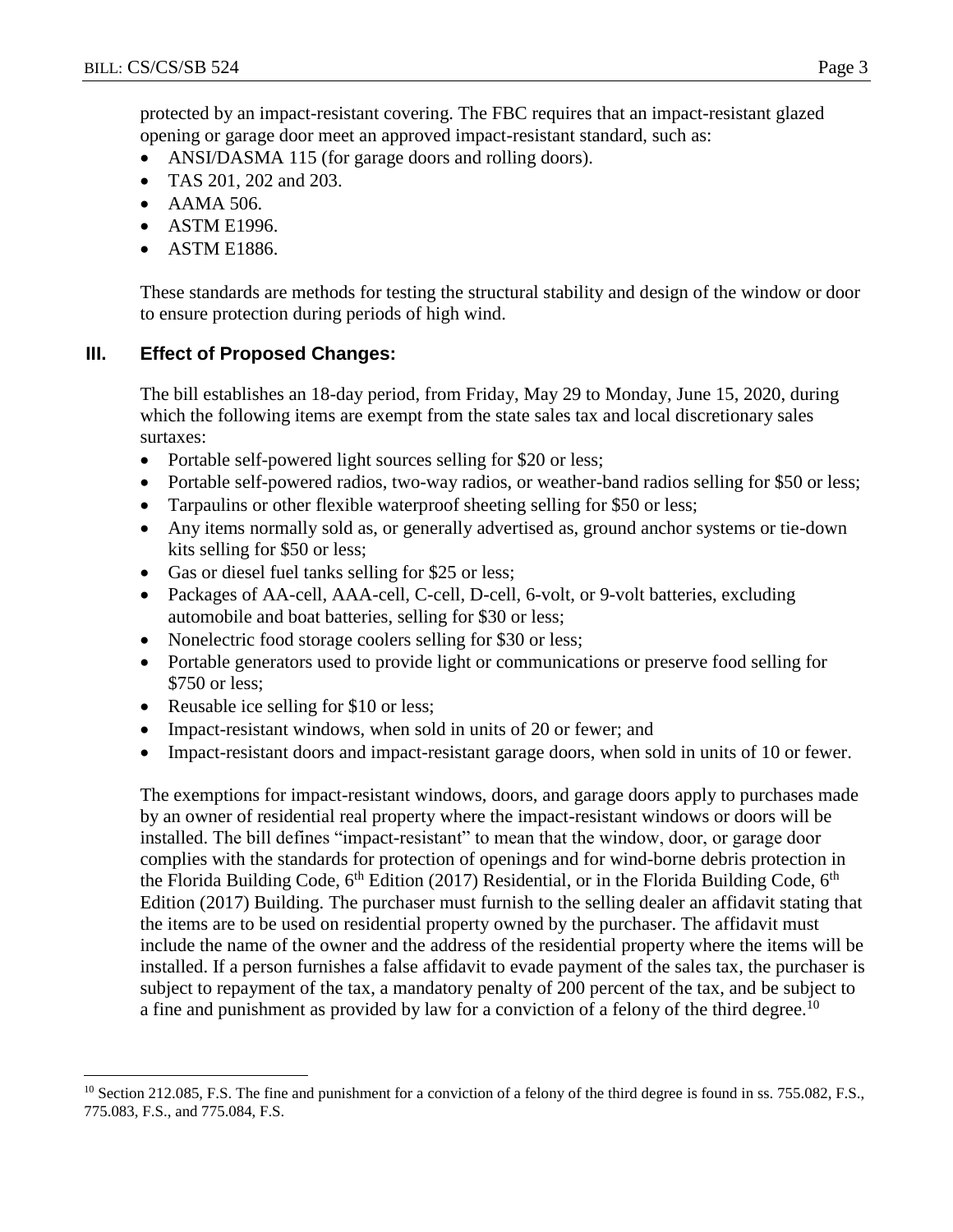The exemptions provided for in the bill do not apply to the following:

- Sales within a theme park or entertainment complex, as defined in s. 509.013(9), F.S.;
- Sales within a public lodging establishment, as defined in s. 509.013(4), F.S.; and
- Sales within an airport, as defined in s. 330.27(2), F.S.

The bill appropriates, for the 2019-2020 Fiscal Year, \$70,072 in nonrecurring funds from the General Revenue Fund to the Department of Revenue for the purpose of implementing the sales tax holiday. Funds remaining unexpended as of June 30, 2020, shall revert and be reappropriated for the same purpose in the 2020-2021 Fiscal Year.

The Department of Revenue may adopt emergency rules pursuant s. 120.54(4), F.S., for the purpose of implementing the bill.

The bill takes effect upon becoming law.

#### **IV. Constitutional Issues:**

A. Municipality/County Mandates Restrictions:

Article VII, s. 18 of the Florida Constitution governs laws that require counties and municipalities to spend funds, limit the ability of counties and municipalities to raise revenue, or reduce the percentage of state tax shared with counties and municipalities.

Subsection (b) of s. 18, Art. VII of the Florida Constitution provides that except upon approval of each house of the Legislature by two-thirds vote of the membership, the legislature may not enact, amend, or repeal any general law if the anticipated effect of doing so would be to reduce the authority that municipalities or counties have to raise revenue in the aggregate, as such authority existed on February 1, 1989. However, the mandates requirements do not apply to laws having an insignificant impact,  $11, 12$  which is \$2.2 million or less for Fiscal Year 2020-2021.<sup>13</sup>

The Revenue Estimating Conference determined that this bill will reduce the authority that counties have to raise revenue from the local options sales tax by \$3.4 million in Fiscal Year 2020-2021. Therefore, the mandates provision may apply.

B. Public Records/Open Meetings Issues:

None.

 $\overline{a}$ 

 $11$  FLA. CONST. art. VII, s. 18(d).

<sup>&</sup>lt;sup>12</sup> An insignificant fiscal impact is the amount not greater than the average statewide population for the applicable fiscal year multiplied by \$0.10. *See* Florida Senate Committee on Community Affairs, *Interim Report 2012-115: Insignificant Impact*, (September 2011), *available at* <http://www.flsenate.gov/PublishedContent/Session/2012/InterimReports/2012-115ca.pdf> (last visited Nov. 8, 2019).

<sup>&</sup>lt;sup>13</sup> Based on the Demographic Estimating Conference's April 1, 2020, estimated population adopted on Dec. 3, 2019. The conference packet is *available at* <http://edr.state.fl.us/Content/conferences/population/ConferenceResults.pdf> (last visited Dec. 12, 2019).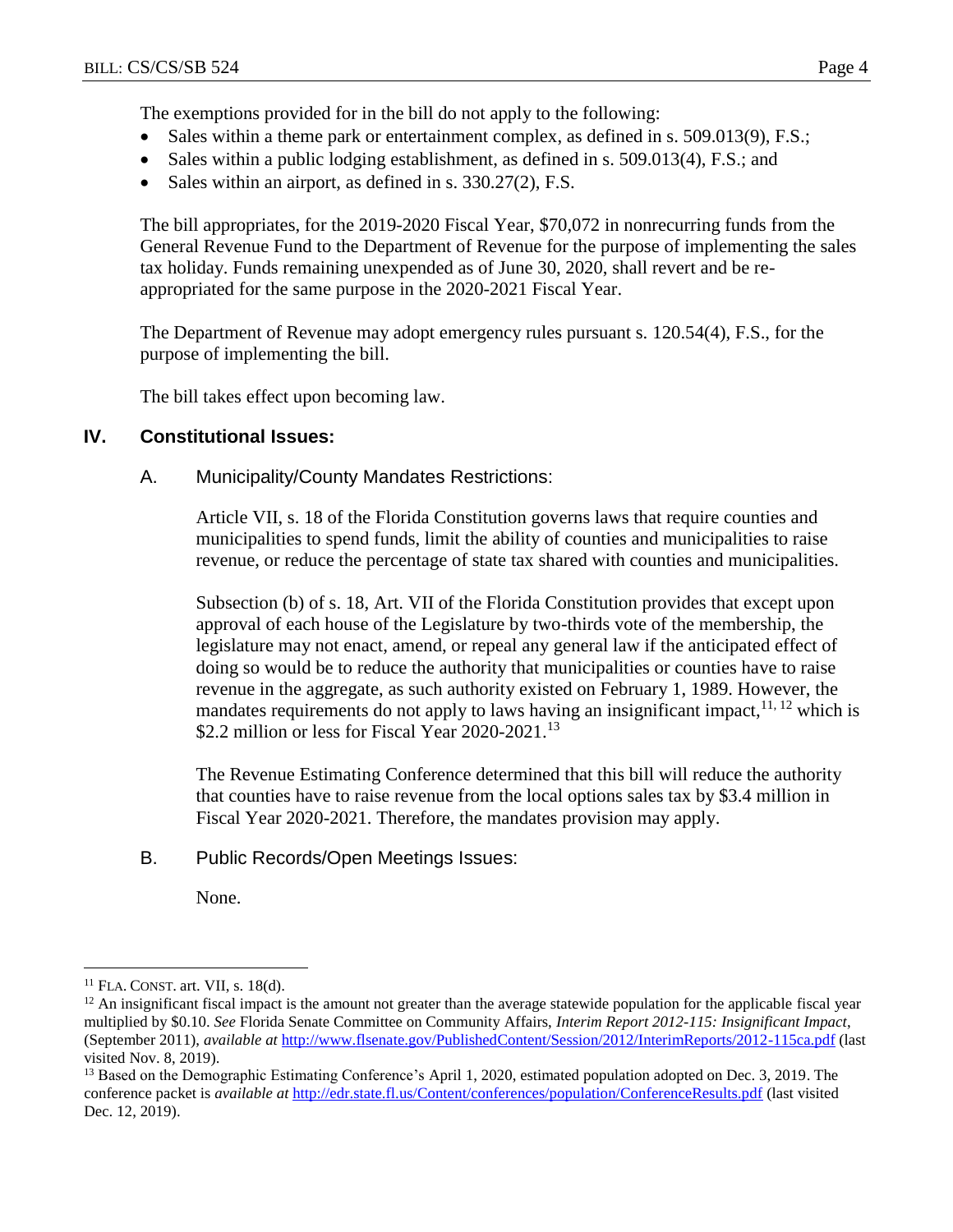C. Trust Funds Restrictions:

None.

D. State Tax or Fee Increases:

None.

E. Other Constitutional Issues:

None.

#### **V. Fiscal Impact Statement:**

A. Tax/Fee Issues:

The Revenue Estimating Conference determined that this bill will reduce General Revenue Fund receipts by \$20.7 million and local government revenue by \$6.1 million in Fiscal Year 2020-2021.<sup>14</sup>

B. Private Sector Impact:

Persons purchasing exempted items during the sales tax holidays will realize savings.

C. Government Sector Impact:

The bill appropriates \$70,072 in nonrecurring funds from the General Revenue Fund to the Department of Revenue in Fiscal Year 2019-2020 to administer the "disaster preparedness" sales tax holiday.

## **VI. Technical Deficiencies:**

None.

**VII. Related Issues:**

None.

 $\overline{a}$ 

## **VIII. Statutes Affected:**

The bill creates two undesignated sections of chapter law.

<sup>14</sup> Florida Legislature, Office of Economic and Demographic Research, Revenue Estimating Conference, *Disaster Preparedness Holiday*, *SB 524,* Feb. 3, 2020, *available at*  [http://edr.state.fl.us/Content/conferences/revenueimpact/archives/2020/\\_pdf/page47-52.pdf](http://edr.state.fl.us/Content/conferences/revenueimpact/archives/2020/_pdf/page47-52.pdf) (last visited Feb. 10, 2020).